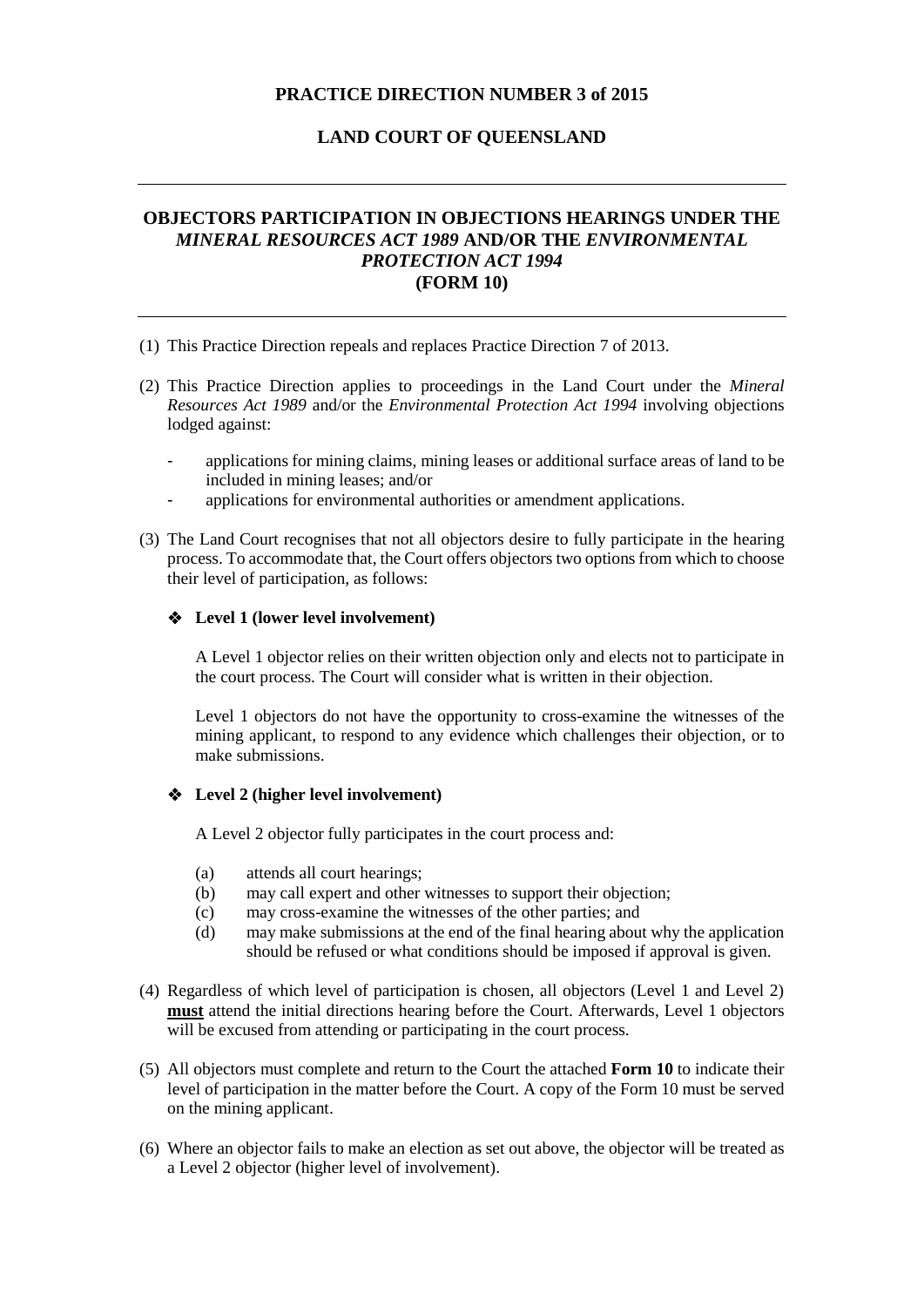(7) In all cases the following documents will be forwarded to an objector:

(a) Copies of court orders and decisions; and (b) Hearing notices.

- (8) Objectors can only change their level of participation by applying to the Court for leave (ie. permission). The application must be filed in the Court and served on the other parties as soon as possible and no less than twenty-eight (28) days prior to the final hearing.
- (9) Objectors can withdraw their objection at any time by giving written notice to the Court and the other parties. There may be costs implications depending on the timing of the withdrawal.

**Carmel MacDonald President 9 September 2015**